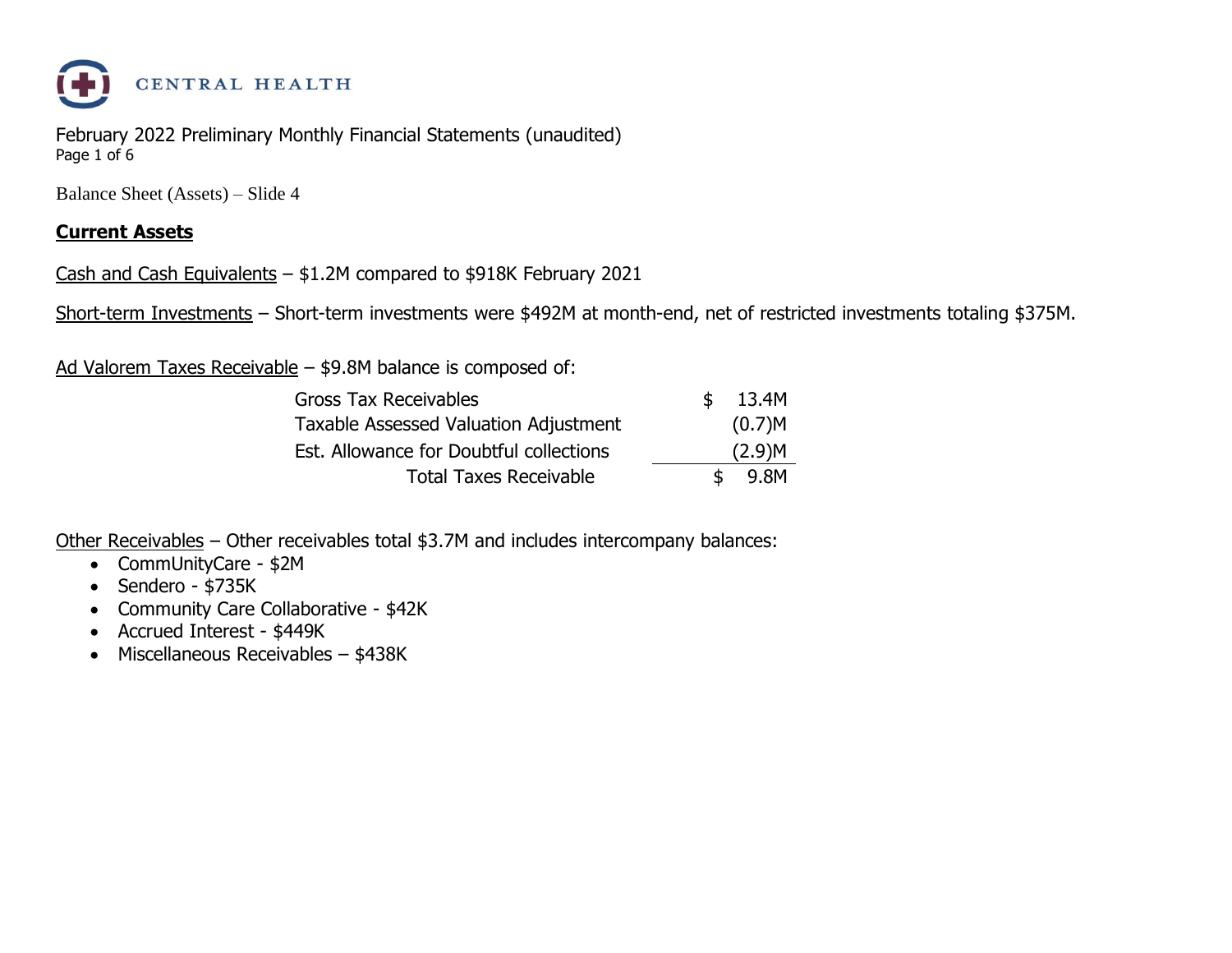

February 2022 Preliminary Monthly Financial Statements (unaudited) Page 2 of 6

Balance Sheet (Assets) – Slide 4 (continued)

#### Prepaid Expenses – \$517K balance composed of:

- TCAD Appraisal Fees \$94K
- ICC \$57K
- Prepaid Tax Collection Fees \$13K
- Software \$71K
- Deposits \$82K
- Prepaid Insurance \$50K
- JTT Equipment \$65K
- Memberships \$85K

#### **Total Current Assets – \$507M**

#### **Restricted Cash & Investments or Noncurrent**

Investments Restricted for Capital Acquisition – \$79M in securities and reserves restricted for capital acquisition.

Sendero Paid-in-Capital – \$71.0M (unchanged)

Working Capital Advance to CommUnityCare – \$4.0M (unchanged)

Sendero Surplus Debenture – \$37.1M (unchanged)

Restricted TCHD LPPF Cash & Investments - \$1M

Capital Assets – \$86M, net of accumulated depreciation

**Total Assets – \$785M**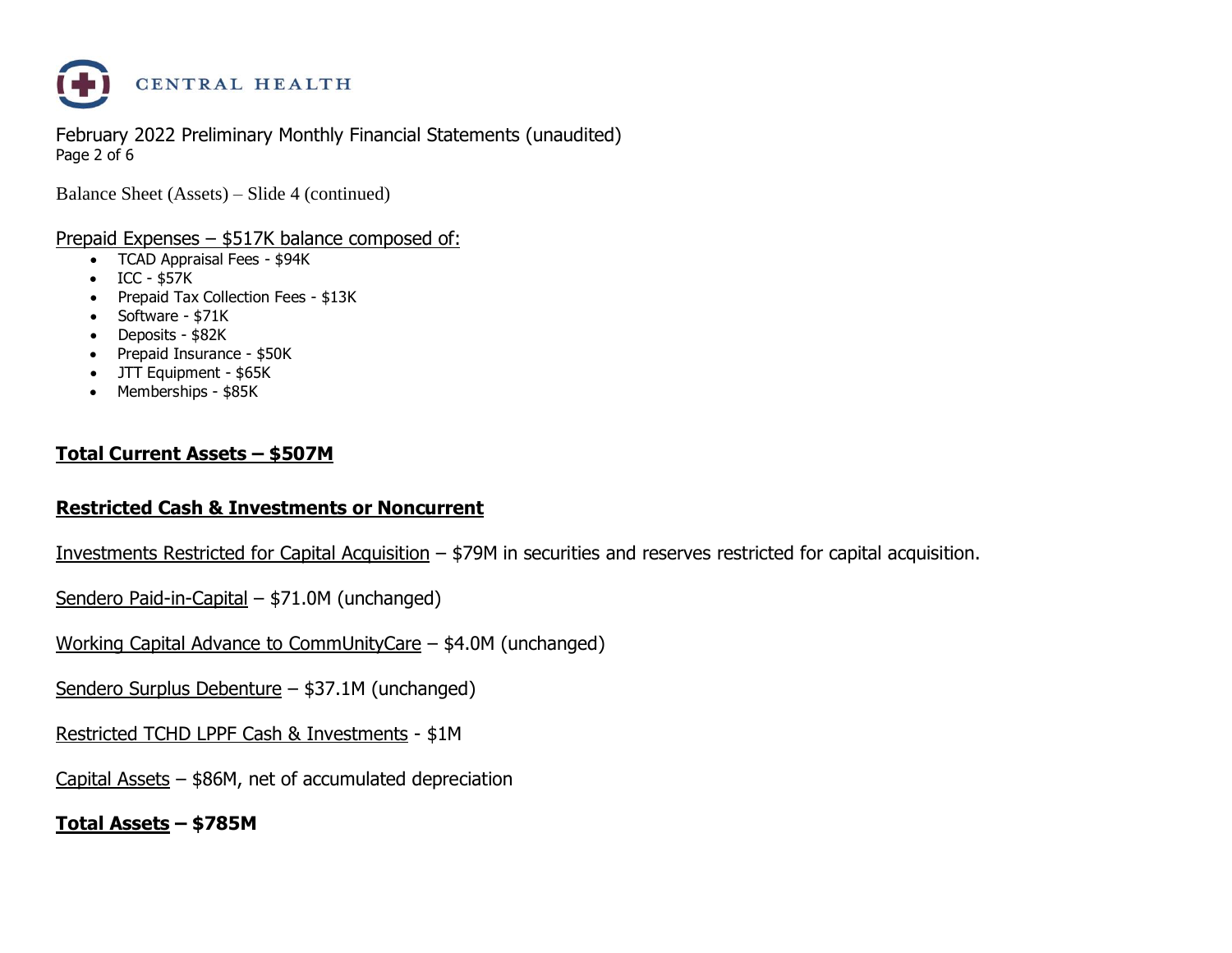

February 2022 Preliminary Monthly Financial Statements (unaudited) Page 3 of 6

#### **Current Liabilities** – Slide 5

Accounts Payable – Major components of the \$10M balance are:

- \$8.3M estimated IBNR for healthcare services.
- \$1.8M vendor invoices due.

Salaries and Benefits Payable – \$2M balance is comprised of the accrued liability for salary costs unpaid at month-end, the value of accrued personal time off.

Other Payables – \$1.2M Contract Liability.

Debt Service Payable, Short-Term – \$0M in Certificates of Obligation and Interest Payable for 2011 and 2021 Taxable and non-Taxable Series, paid in February.

Deferred Tax Revenue - \$8M pending collection

#### **Total Current Liabilities – \$21M**

#### **Restricted or Noncurrent Liabilities**

Funds held for TCHD LPPF - \$1M receipts from participants in the LPPF.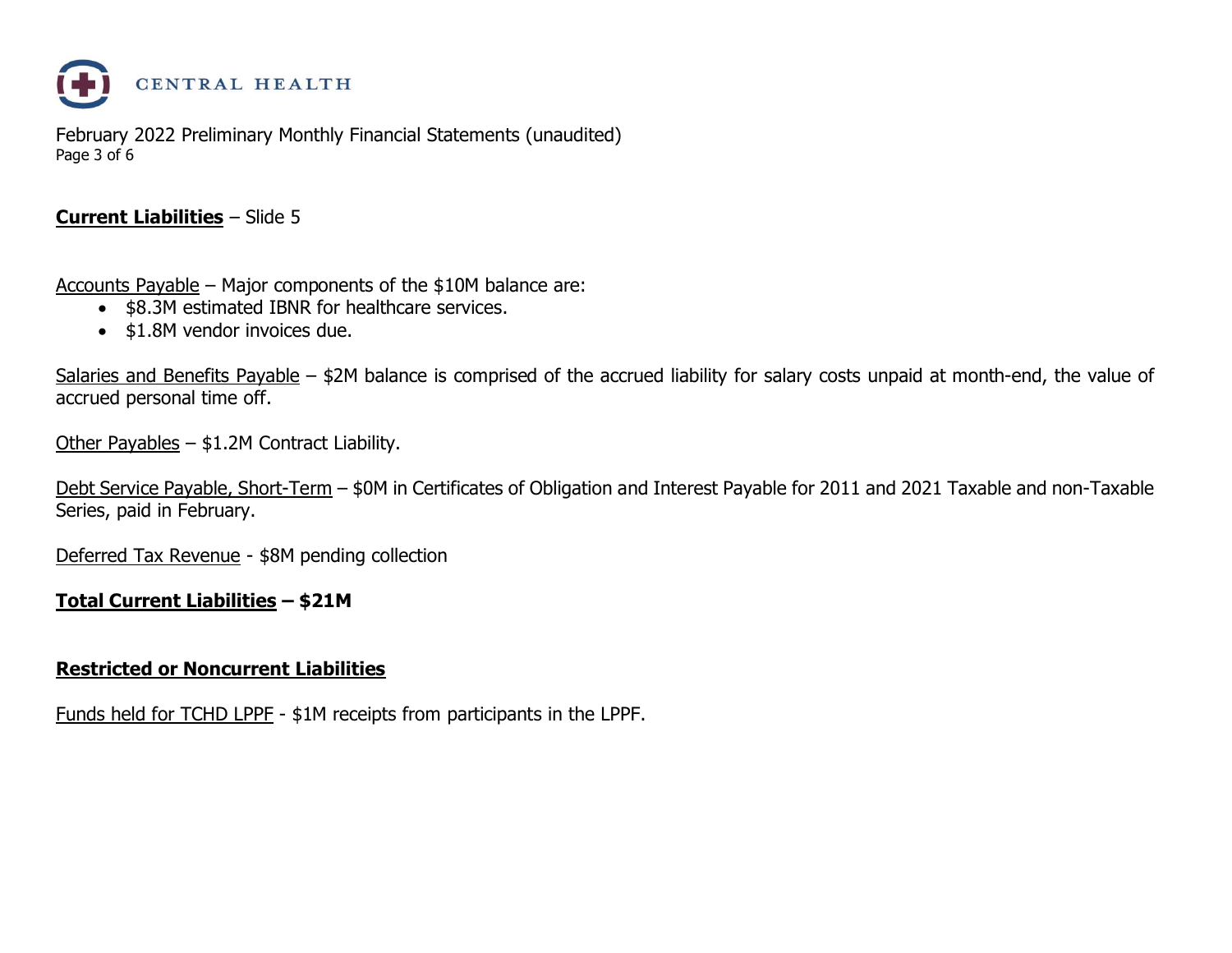

February 2022 Preliminary Monthly Financial Statements (unaudited) Page 4 of 6

Balance Sheet (Liabilities) – Slide 5 (continued)

### Debt Service Payable, Long-Term – \$80.2M balance (unchanged):

|            | Series 2020                        | Series 2021                                |        |
|------------|------------------------------------|--------------------------------------------|--------|
|            | General<br><b>Obligation Bonds</b> | Certificates of<br><b>Obligation Bonds</b> |        |
| Non-tax LT | 7.285 M                            | 10.8 M                                     |        |
| Taxable LT |                                    | 60.0 M                                     |        |
| Premium    |                                    | 2.1 M                                      |        |
| Totals     | 7.285 M                            | 72.9 M                                     | 80.2 M |

\$7.285M was originally issued in 2011 for the North Central clinic and refunded May 2020. \$72.9M was issued in 2021 for two clinics and an administration building. Annual payments are due on 3/1 for all Series.

#### **Total Restricted of Noncurrent Liabilities – \$81M**

#### **Total Liabilities – \$103M**

#### **Net Assets**

Unrestricted Net Assets – \$540M

Restricted Net Assets – \$56M

Investment in Capital Assets – \$86M

**Total Net Assets – \$682M Total Liabilities and Net Assets** – **\$785M**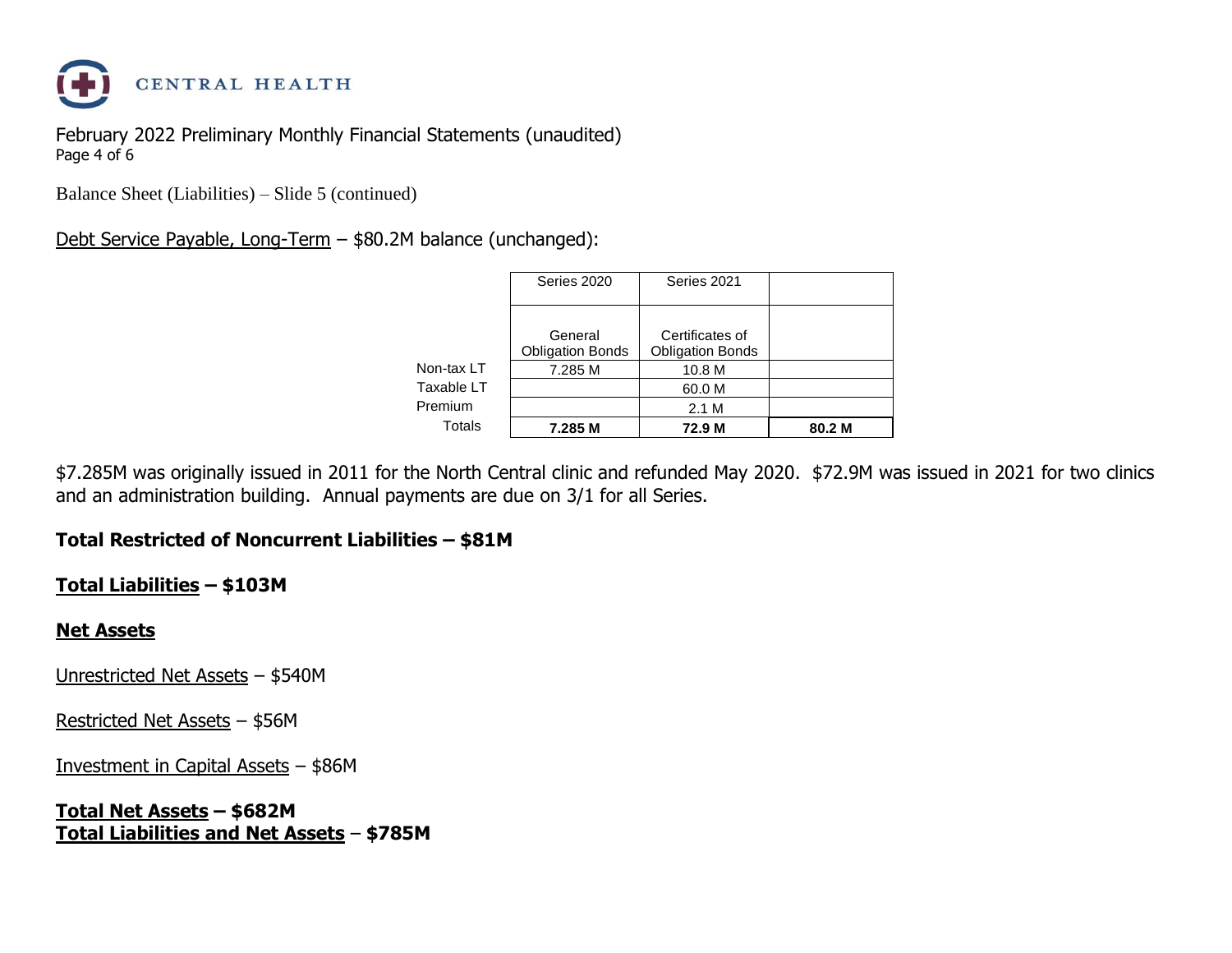

February 2022 Preliminary Monthly Financial Statements (unaudited) Page 5 of 6

#### **Sources and Uses Report** – Slide 6

February financials  $\rightarrow$  five months, 42% of the fiscal year.

#### **Sources – Total \$27M for the month**

Property Tax Revenue – Net property tax revenue for the month was \$26M; Property Proration 2021 (Hancock) \$296K. Net revenue includes \$26M current month's collections; \$244K Penalties and Interest; (\$157K) in adjustments for prior year delinquent taxes.

Lease Revenue – \$888K recorded for Seton and Hancock Clinic.

Other Revenue – \$121K in monthly investment income

#### **Uses of Funds – Total \$12M for the month**

Total Healthcare Delivery Program – Total healthcare delivery expenses were \$11.8M for the month and \$45M YTD compared to \$38.7M YTD thru February 2021.

Healthcare Delivery Budget includes funds for service expansion in Post-Acute Care \$2.1M, Primary & Specialty Care \$6.7M, and Community Health Care Initiatives \$875K

Administration Program – \$452K in expense for the month, which includes:

- Personnel costs \$501K
- Consulting services  $-$  \$135K
- Legal fees  $-$  \$8K
- Other general and administrative  $-$  \$(192)K

**Tax Collection Expenses** – \$171K for the month.

**Excess Sources/(Uses)** – \$14.7M in February. Current YTD is \$448M compared to prior year YTD of \$331M.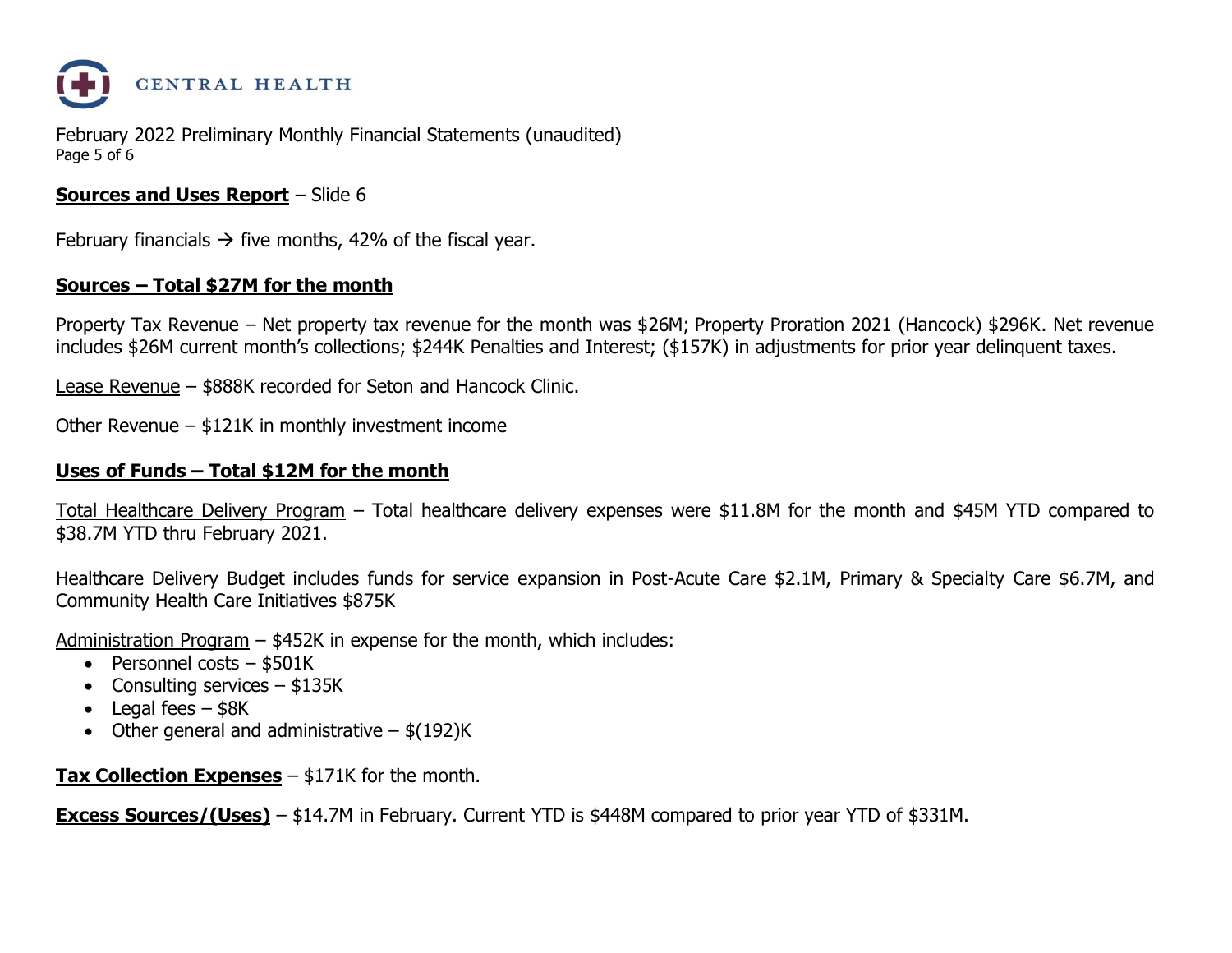

February 2022 Preliminary Monthly Financial Statements (unaudited) Page 6 of 6

#### **Healthcare Delivery Expense - Slide 7**

**Healthcare Delivery Expense** – Total \$11.8M February; \$45M YTD compared to \$38.7M February FY21 YTD.

Intergovernmental Transfers ("IGT's") – YTD \$0M for DSRIP IGT compared to \$0M YTD last year for DSRIP IGT.

Healthcare Services – Healthcare delivery providers' expense for February totaled \$4.2M, which includes:

- Primary care  $-$  \$2.8M
- Specialty Care (including Dental and Behavioral Health) \$467K
- Pharmacy \$947K
- All Other \$70K

ACA Premium Assist, Education, Enrollment – \$1.2M in expenses for the month; \$5.3M YTD compared to \$4.9M FY21 YTD

Healthcare Facilities and Campus Redevelopment - \$119.6K in expense for the month and \$1.5M YTD.

Healthcare Delivery Operating Cost - \$1.8M in expenses for the month and includes:

- Personnel costs \$1.2M
- Consulting Services \$19K
- Legal Fees \$6K
- Other services and purchased goods \$556K

Debt, Reserves and Transfer – \$4.5M in Debt Service and Capital Reserve for the month

**Total Healthcare Delivery** - for the month of February was \$11.8M.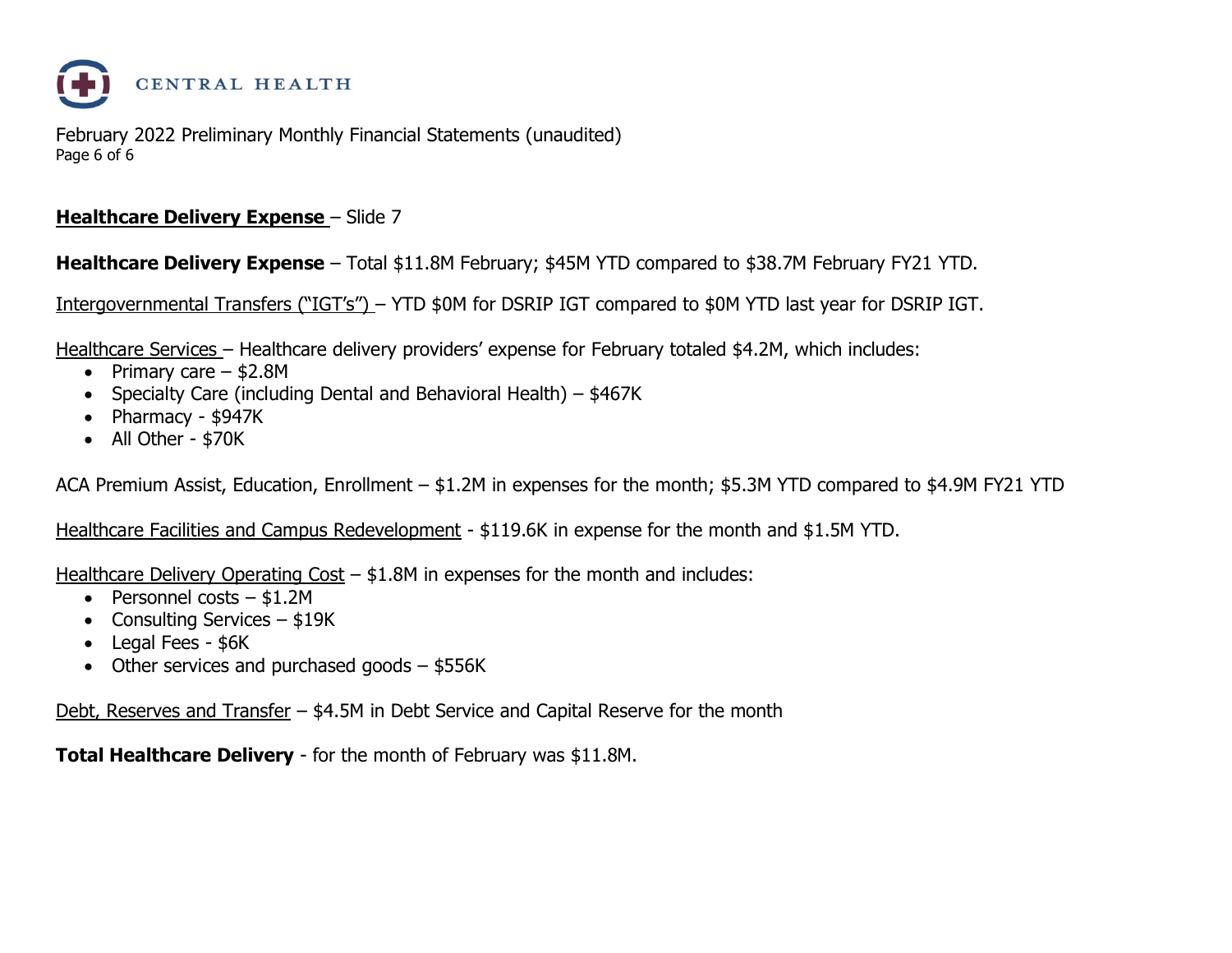

# Central Health

- Financial Statement Presentation
- FY 2022 as of February 28, 2022 (Preliminary)
- Central Health Board of Managers March 30, 2022
- Lisa Owens, Deputy CFO
- Patti Bethke, Controller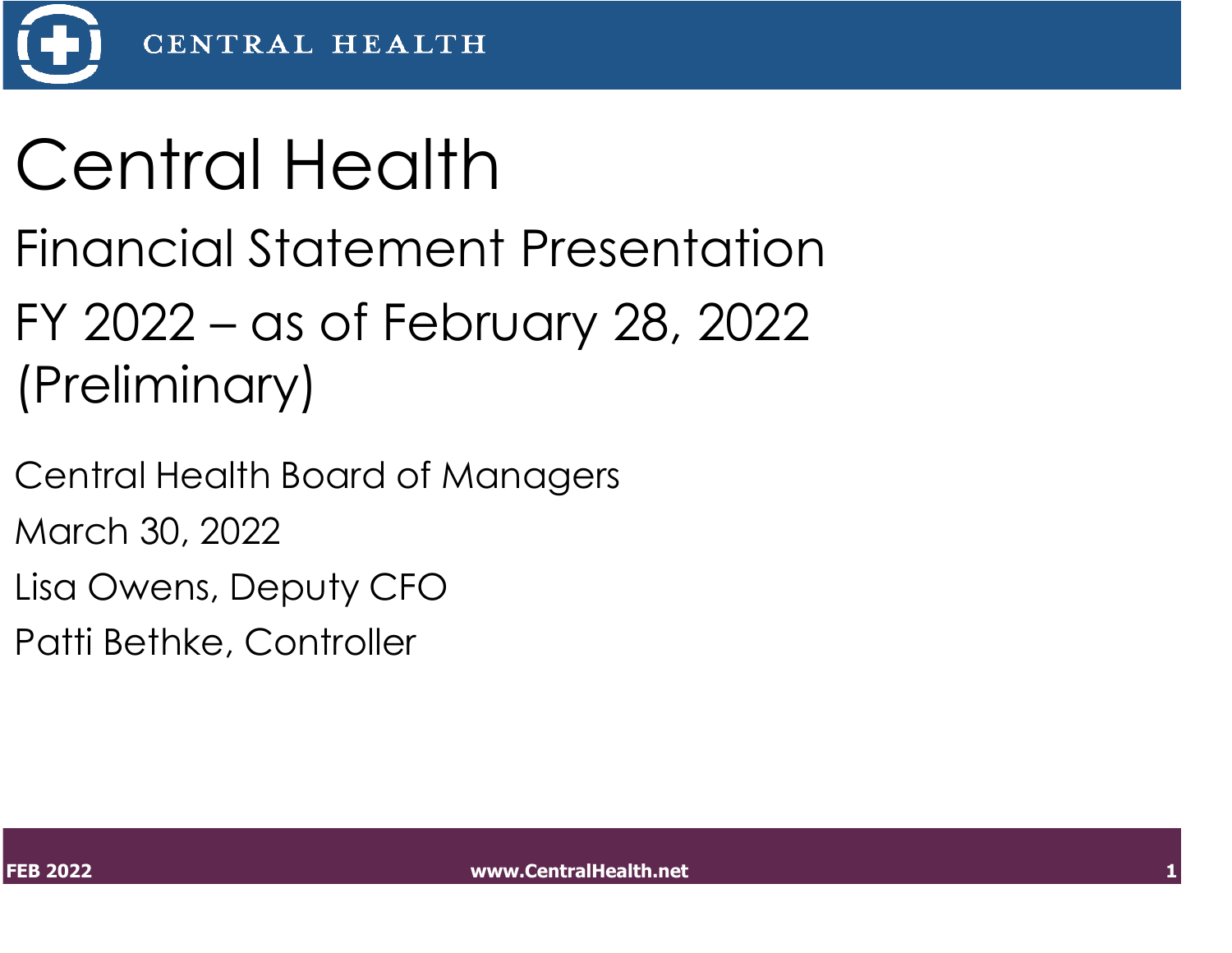

- Slide 2 Index
- Slide 3 Highlights
- Slide 4 Balance Sheet Assets
- Slide 5 Balance Sheet Liabilities & Net Assets
- Slide 6 Sources & Uses
- Slide 7 HCD Summary
- Slide 8 HCD Blank Page
- Slide 9 HCD Operating Cost
- Slide 10 HCD Primary Care
- Slide 11 HCD Specialty Care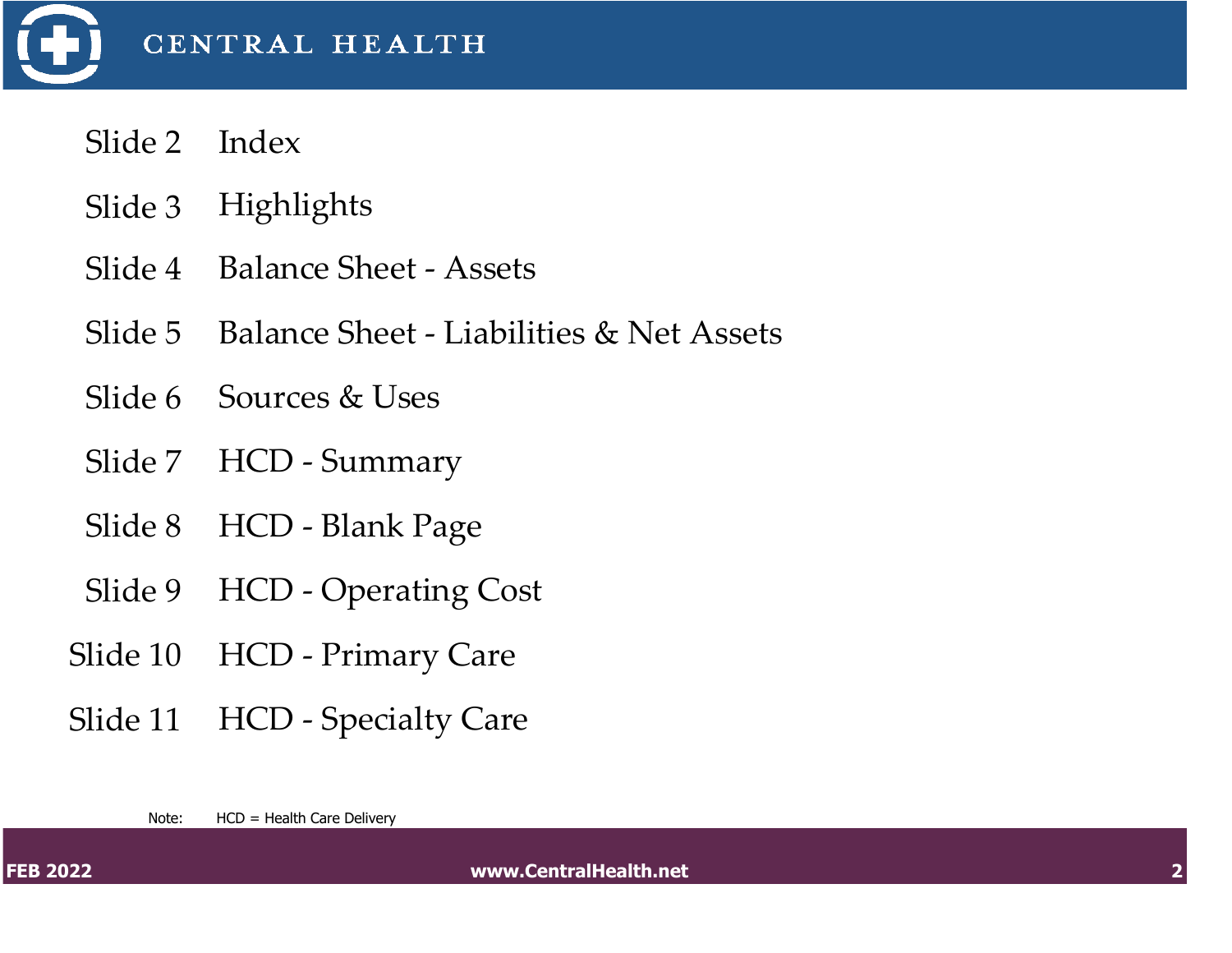

- Year-to-date through February collected net property tax revenue is \$257 million compared to \$233 million as of February 2021 representing 97.0% of the adjusted tax levy compared to 96.4% as of February 2021 .
- Healthcare Delivery is \$45 million for the five months ending 2/28/2022.
- GAAP reporting Net Assets increased \$91 million year-over-year.
- TCHD LPPF total restricted balance of LPPF as of 2/28/2022 is \$1 million.

GAAP: Generally Accepted Accounting Principles refer to a common set of accounting principles, standards, and procedures issued by the Financial Accounting Standards Board. GAAP primary focus is to improve clarity, consistency, and comparability of the communication of financial information.

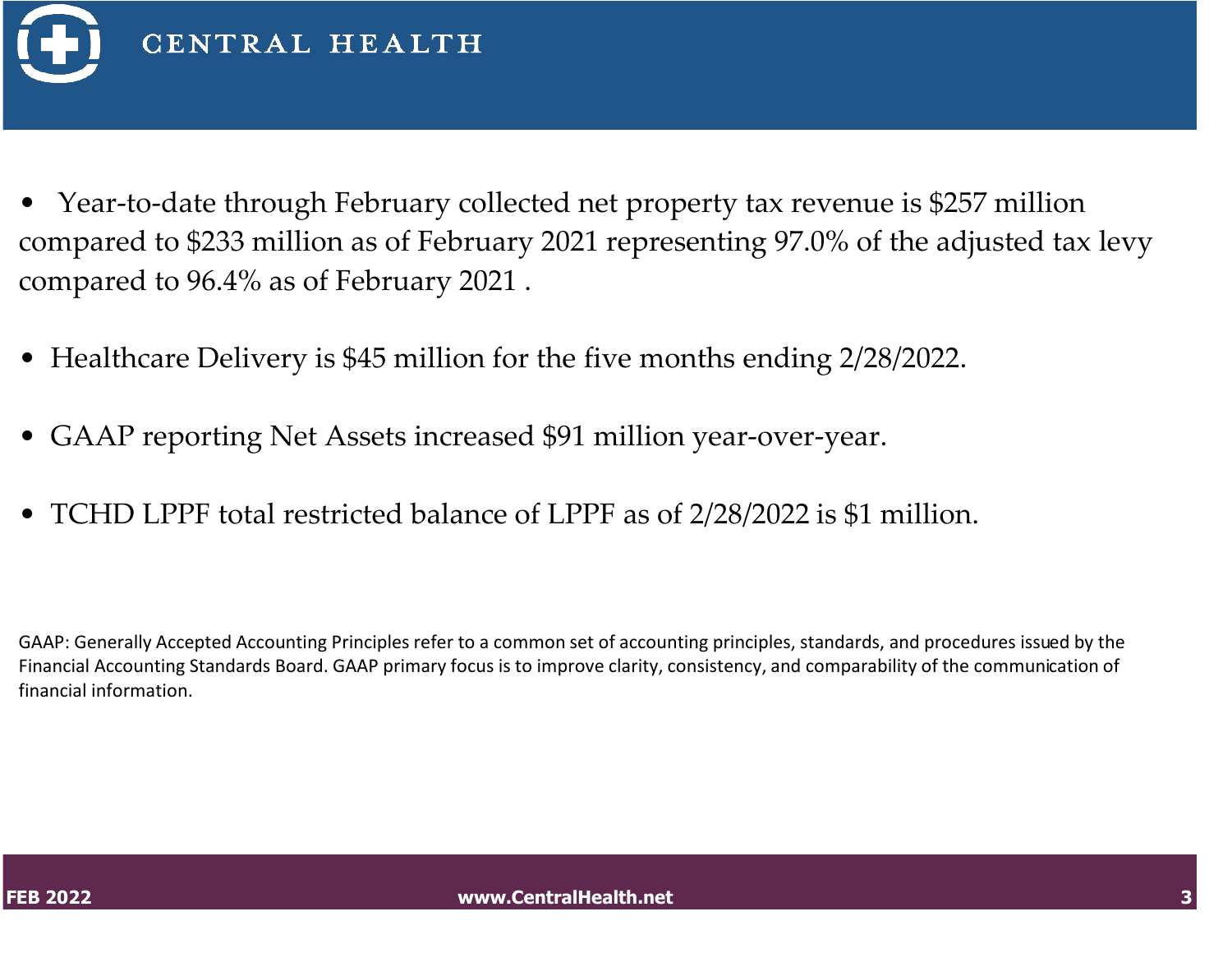

|                                                            | Preliminary as |                 |
|------------------------------------------------------------|----------------|-----------------|
| <b>Assets</b>                                              | of 2/28/2022   | as of 2/28/2021 |
| <b>Current Assets</b>                                      |                |                 |
| Cash and cash equivalents                                  | 1,216,889      | 917,601         |
| Short-term investments                                     | 491,945,892    | 374,921,562     |
| Ad valorem taxes receivable                                | 9,831,383      | 10,550,191      |
| Other receivables                                          | 3,710,406      | 1,802,074       |
| Prepaid expenses                                           | 516,815        | 270,143         |
| <b>Total Current Assets</b>                                | 507,221,384    | 388,461,570     |
| Restricted Cash and Investments or Noncurrent              |                |                 |
| Restricted for capital acquisition                         | 78,868,248     | 6,440,892       |
| Sendero paid-in-capital                                    | 71,000,000     | 71,000,000      |
| Working capital advance to CommUnityCare                   | 4,000,000      | 4,000,000       |
| Sendero Surplus Debenture                                  | 37,083,000     | 37,083,000      |
| Restricted TCHD LPPF Cash & Investments                    | 1,015,250      | 8,942,189       |
| <b>Total Restricted Cash and Investments or Noncurrent</b> | 191,966,498    | 127,466,081     |
| Capital Assets                                             |                |                 |
| Land                                                       | 26,372,222     | 13,425,967      |
| Buildings and improvements                                 | 56,594,949     | 132,881,024     |
| Equipment and furniture                                    | 17,761,345     | 10,030,421      |
| Capital Projects in progress                               | 12,032,672     | 5,002,965       |
| Less accumulated depreciation                              | (26,989,535)   | (49, 331, 359)  |
| <b>Total Capital Assets</b>                                | 85,771,652     | 112,009,018     |
| <b>Total Assets</b>                                        | 784,959,534    | 627,936,669     |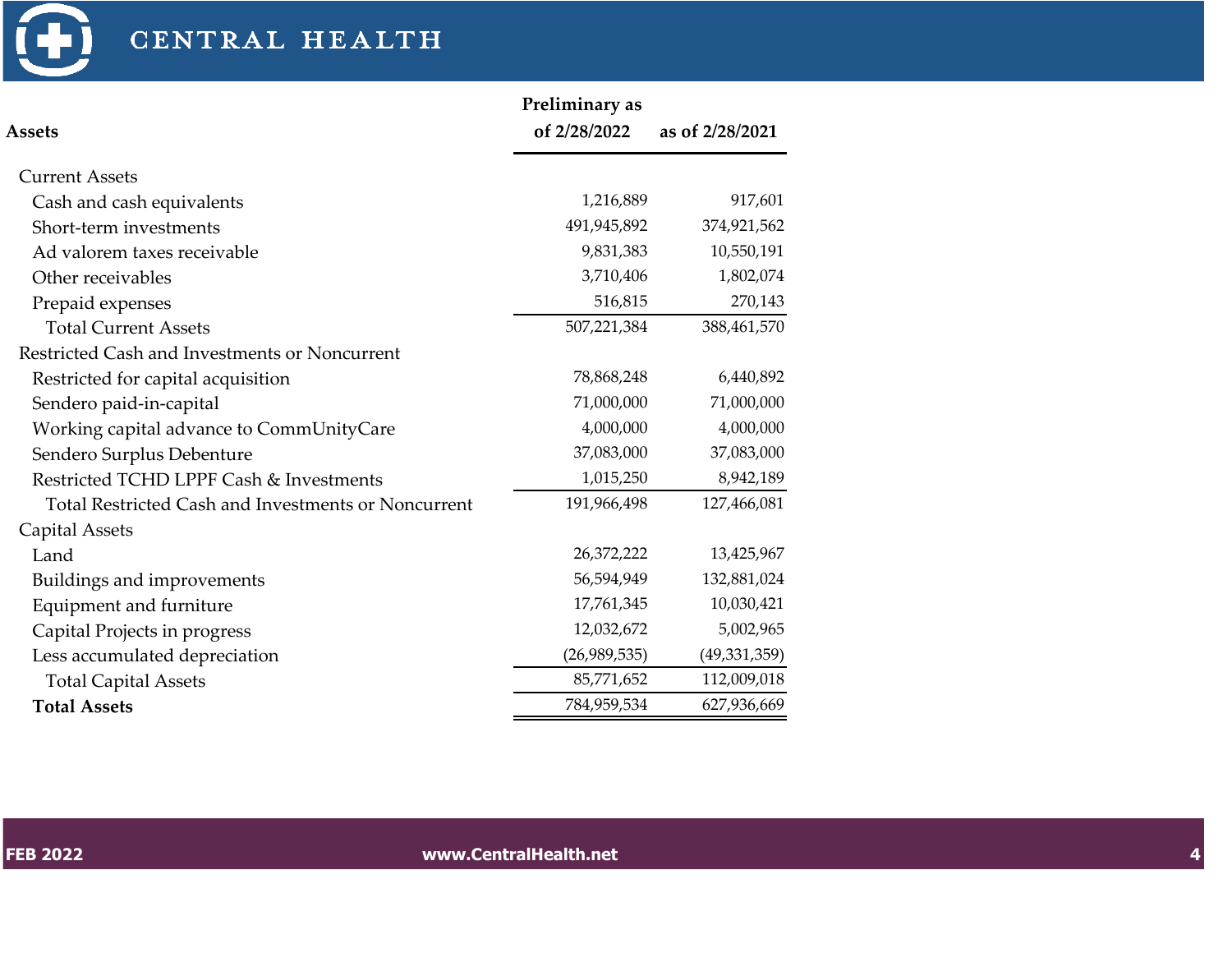

|                                                   | Preliminary<br>as of | as of       |
|---------------------------------------------------|----------------------|-------------|
| Liabilities                                       | 2/28/2022            | 2/28/2021   |
| <b>Current Liabilities</b>                        |                      |             |
| Accounts payable                                  | 10,153,535           | 8,873,535   |
| Salaries and benefits payable                     | 2,101,847            | 2,384,744   |
| <b>Other Payables</b>                             | 1,216,226            |             |
| Debt service payable, short-term                  |                      | 1,225,896   |
| Deferred tax revenue                              | 7,970,011            | 8,745,159   |
| Other deferred revenue                            |                      | 610,000     |
| <b>Total Current Liabilities</b>                  | 21,441,618           | 21,839,334  |
| Restricted or Noncurrent Liabilities              |                      |             |
| Funds held for TCHD LPPF                          | 1,015,250            | 8,942,189   |
| Debt service payable, long-term                   | 80,219,011           | 6,105,000   |
| <b>Total Restricted of Noncurrent Liabilities</b> | 81,234,261           | 15,047,189  |
| <b>Total Liabilities</b>                          | 102,675,879          | 36,886,523  |
| <b>Net Assets</b>                                 |                      |             |
| Unrestricted                                      | 540,306,843          | 479,041,128 |
| Restricted                                        | 56,205,160           |             |
| <b>Investment in Capital Assets</b>               | 85,771,652           | 112,009,018 |
| <b>Total Net Assets</b>                           | 682,283,655          | 591,050,146 |
| <b>Liabilities and Net Assets</b>                 | 784,959,534          | 627,936,669 |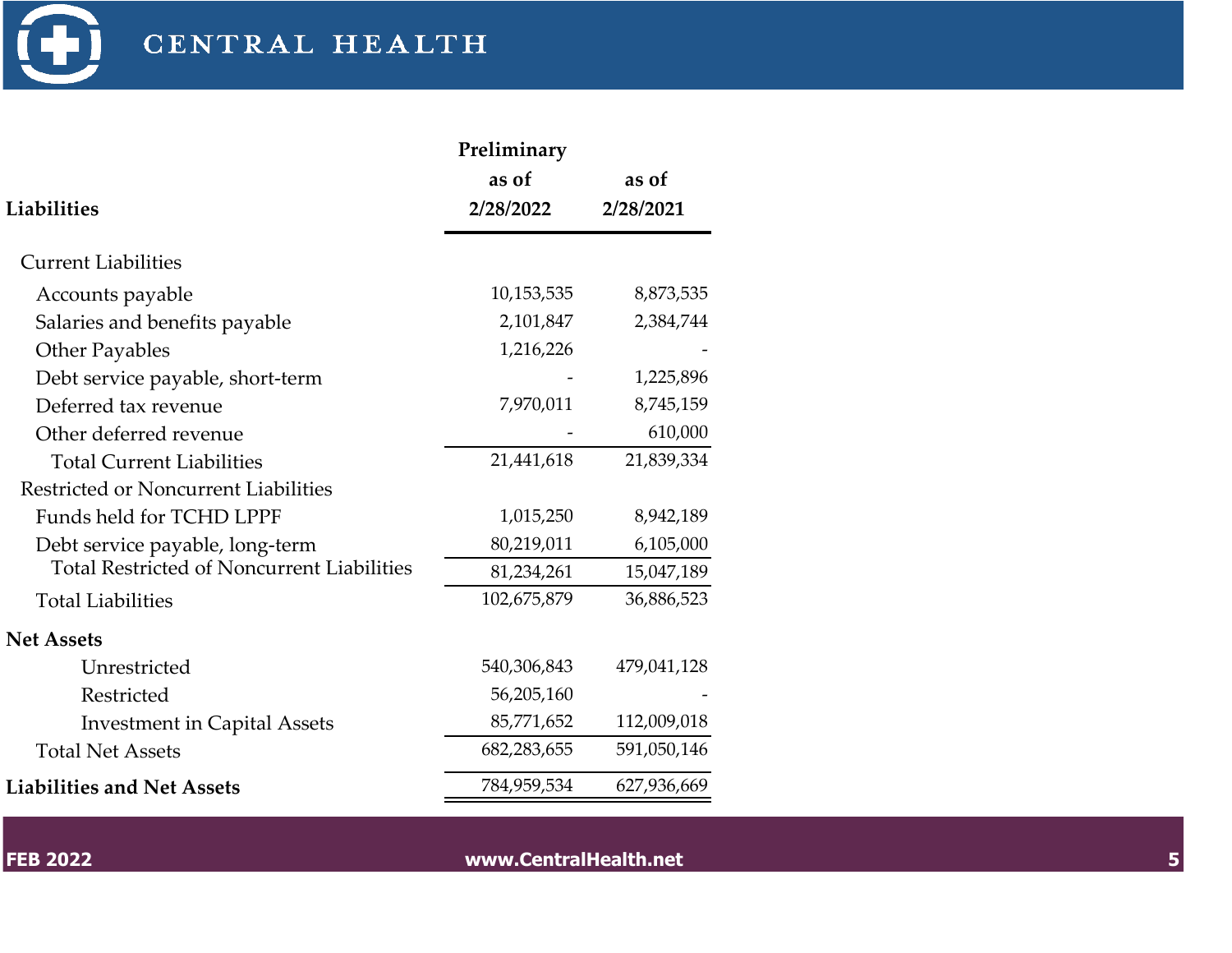| CENTRAL HEALTH                      |              |               |             |                    |             |
|-------------------------------------|--------------|---------------|-------------|--------------------|-------------|
|                                     |              |               |             | Percent of         |             |
| <b>Sources / Uses</b>               | Feb 2022     | FY22 YTD      | FY22 Budget | <b>Budget Used</b> | FY21 YTD    |
| <b>Sources</b>                      |              |               |             |                    |             |
| <b>Property Tax Revenue</b>         | 26,148,804   | 257, 127, 145 | 260,933,097 | 99%                | 233,105,225 |
| Lease Revenue                       | 888,519      | 4,416,828     | 13,422,399  | 33%                | 4,312,734   |
| <b>Other Revenue</b>                | 121,001      | 477,615       | 3,000,000   | 16%                | 299,086     |
| <b>Tobacco Settlement Revenue</b>   |              |               | 3,000,000   | $0\%$              |             |
| Contingency Reserve (Carryforward)  |              | 235,884,286   | 226,521,399 | 104%               | 136,179,266 |
| <b>Total Sources</b>                | 27, 158, 324 | 497,905,874   | 506,876,895 | 98%                | 373,896,311 |
| <b>Uses of Funds</b>                |              |               |             |                    |             |
| <b>Healthcare Delivery</b>          | 11,807,405   | 45,301,463    | 491,485,797 | 9%                 | 38,676,042  |
| <b>Administrative Program</b>       |              |               |             |                    |             |
| Salaries and benefits               | 500,452      | 2,262,398     | 7,134,758   | 32%                | 1,820,568   |
| <b>Consulting Fees</b>              | 135,151      | 140,225       | 1,341,120   | 10%                | 56,926      |
| <b>Legal Fees</b>                   | 7,797        | 229,250       | 1,456,636   | 16%                | 309,347     |
| Other Purchase Goods and Services   | (191, 815)   | 460,661       | 3,287,732   | 14%                | 619,326     |
| <b>Total Administrative Program</b> | 451,585      | 3,092,534     | 13,220,246  | 23%                | 2,806,167   |
| <b>Tax Collection Expenses</b>      | 170,709      | 1,277,005     | 2,170,853   | 59%                | 1,235,833   |
| <b>Total Uses</b>                   | 12,429,699   | 49,671,002    | 506,876,896 | $10\%$             | 42,718,042  |
| <b>Excess Sources / (Uses)</b>      | 14,728,625   | 448,234,872   |             |                    | 331,178,269 |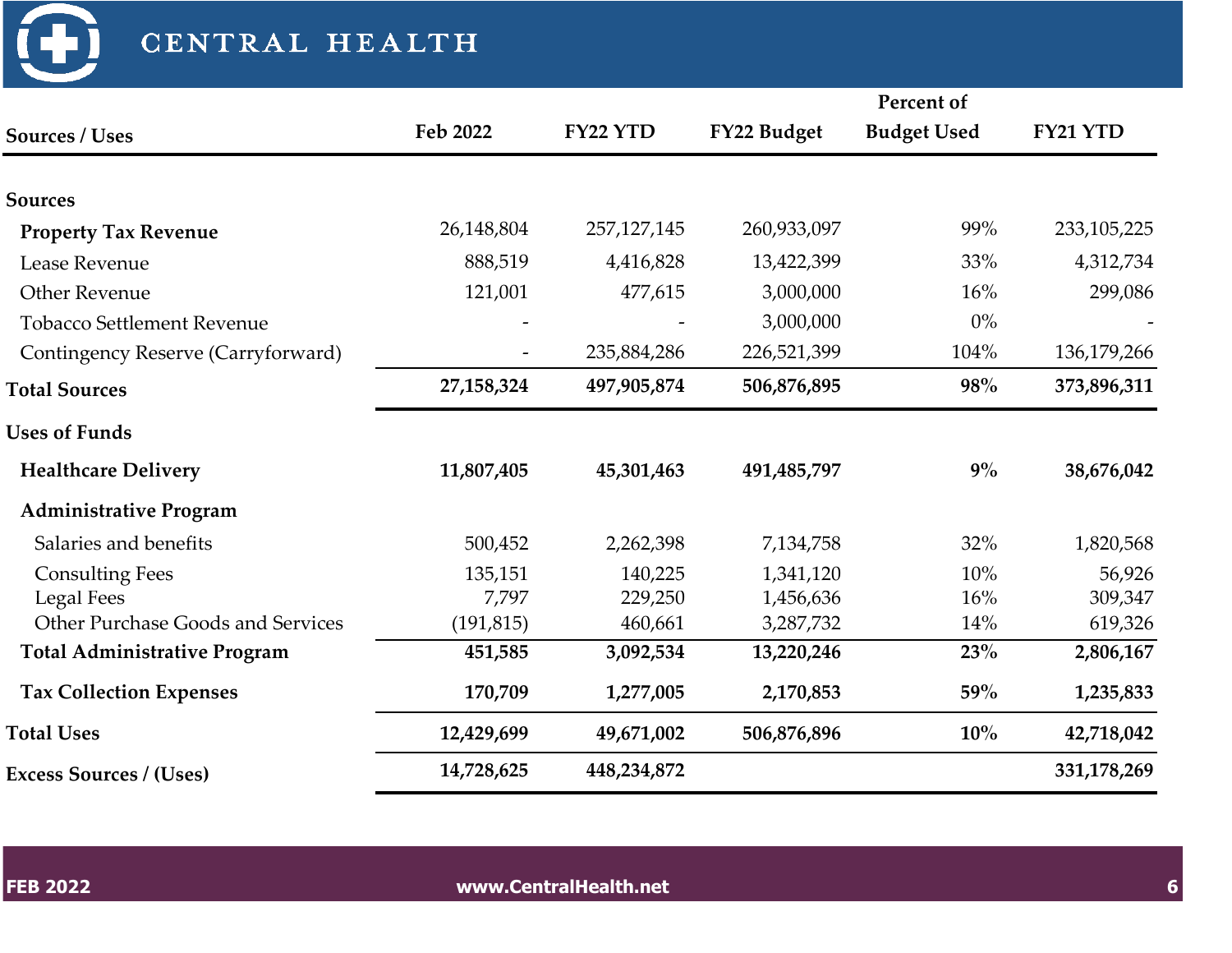| <b>Healthcare Delivery Summary</b>                      | Feb 2022   | FY22 YTD   | FY22 Budget   | Percent of<br><b>Budget Used</b> | FY21 YTD   |
|---------------------------------------------------------|------------|------------|---------------|----------------------------------|------------|
| <b>Inter-Governmental Transfers (IGTs)</b>              |            |            | 15,509,298    | $0\%$                            |            |
| <b>Healthcare Services</b>                              |            |            |               |                                  |            |
| Primary Care - (see detail on Slide 10)                 | 2,751,492  | 18,543,603 | 59,040,000    | 31%                              | 18,768,680 |
| Specialty Care, incld Dental - (see detail on Slide 11) | 406,945    | 2,406,397  | 17,175,000    | 14%                              | 2,530,979  |
| Specialty Care, Behavioral Health                       | 56,713     | 300,663    | 1,383,856     | 22%                              | 264,191    |
| Pharmacy                                                | 946,709    | 4,079,359  | 14,250,000    | 29%                              | 4,165,699  |
| Post Acute Care                                         | 12,635     | 12,635     | 2,125,000     | $1\%$                            |            |
| All Other Healthcare Services                           | 57,253     | 286,265    | 6,737,035     | $4\%$                            | 286,465    |
| Community Healthcare Initiatives Fund                   |            |            | 875,000       | $0\%$                            |            |
| <b>Subtotal Healthcare Services</b>                     | 4,231,747  | 25,628,922 | 101,585,891   | 25%                              | 26,016,014 |
| <b>ACA Premium Assist, Education, Enrollment</b>        | 1,188,026  | 5,334,109  | 13,902,929    | 38%                              | 4,889,937  |
| Healthcare Facilities and Campus Redevelopment          | 119,596    | 1,534,131  | 6,284,795     | 24%                              | 1,122,370  |
| <b>Healthcare Delivery Operating Costs</b>              | 1,766,164  | 7,757,610  | 35,631,887    | 22%                              | 6,609,475  |
| Debt, Reserves and Transfers                            | 4,501,872  | 5,046,691  | 318,570,997   | $2\%$                            | 38,246     |
| <b>Total Healthcare Delivery</b>                        | 11,807,405 | 45,301,463 | 491, 485, 797 | $9\%$                            | 38,676,042 |

 $\bigoplus$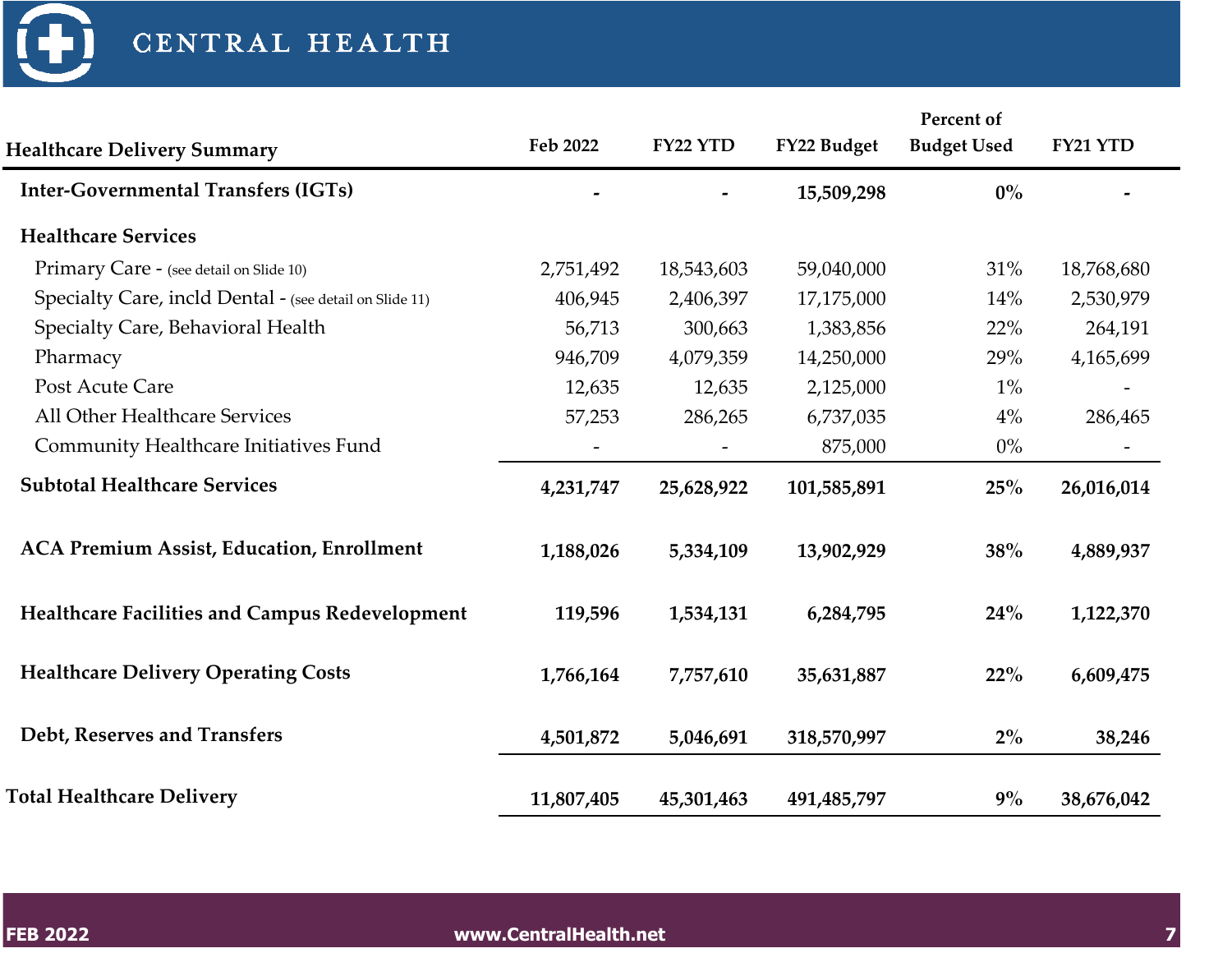

Details for Health Care Delivery on the following slides.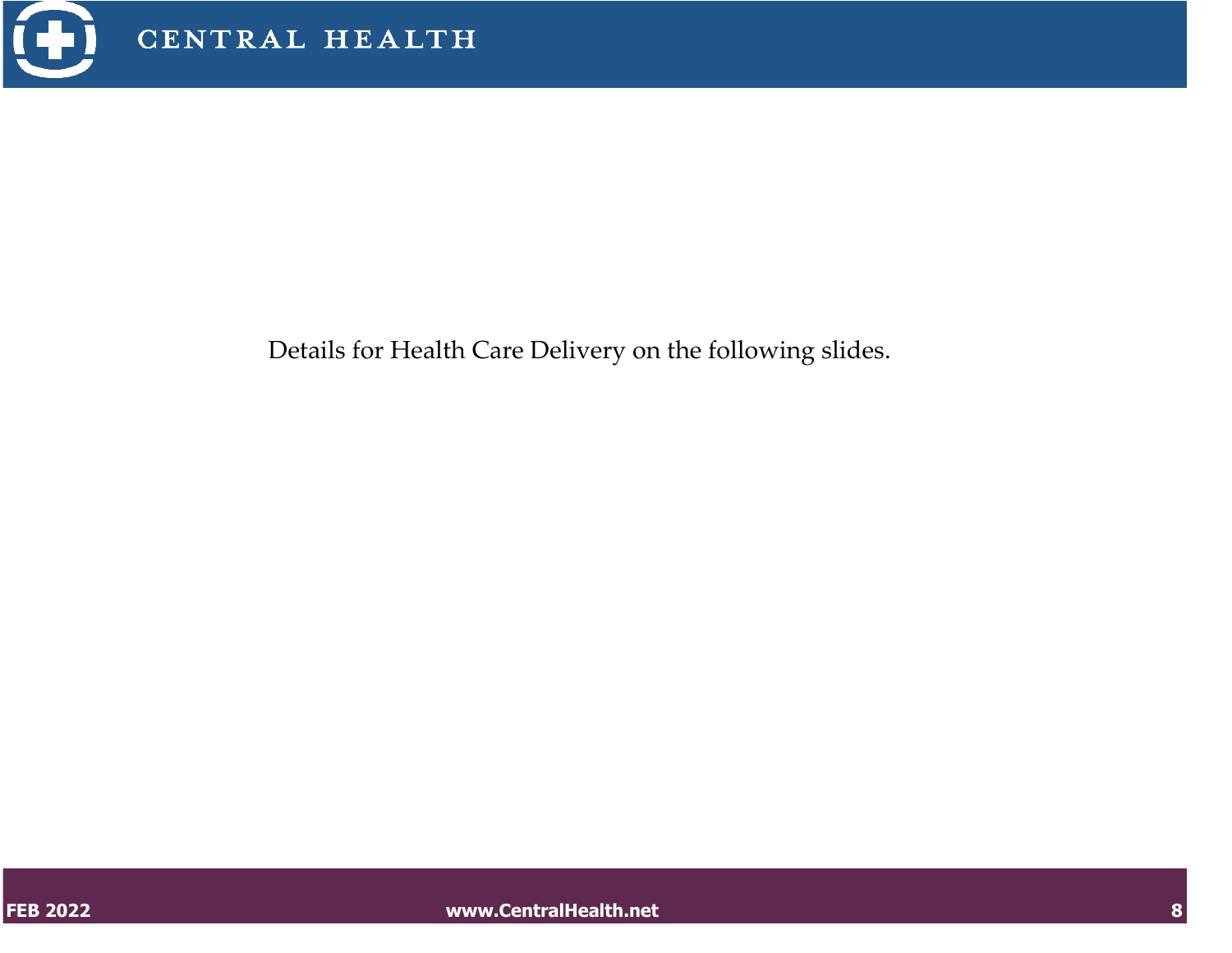

| CENTRAL HEALTH                                   |            |            |             |                    |            |
|--------------------------------------------------|------------|------------|-------------|--------------------|------------|
|                                                  |            |            |             | Percent of         |            |
| <b>Healthcare Delivery Detail</b>                | Feb 2022   | FY22 YTD   | FY22 Budget | <b>Budget Used</b> | FY21 YTD   |
| <b>Healthcare Operations and Support</b>         |            |            |             |                    |            |
| <b>ACA and Premium Assistance Programs</b>       |            |            |             |                    |            |
| High Risk Premium Programs                       | 898,280    | 3,754,649  | 10,240,575  | 37%                | 3,360,443  |
| <b>CHAP</b> Program                              | 254,632    | 1,077,748  | 3,079,354   | 35%                | 1,042,785  |
| <b>ACA Enrollment and Education Services</b>     | 35,114     | 501,712    | 583,000     | 86%                | 486,709    |
| <b>Subtotal ACA &amp; Premium Assist Program</b> | 1,188,026  | 5,334,109  | 13,902,929  | 38%                | 4,889,937  |
| <b>Healthcare Facilities and Campus</b>          |            |            |             |                    |            |
| Salaries and benefits                            | 28,551     | 136,726    | 395,914     | 35%                | 40,689     |
| <b>Consulting Services</b>                       |            | 5,096      | 1,512,000   | $0\%$              | 102,329    |
| <b>Legal Fees</b>                                | 4,963      | 19,274     | 370,000     | $5\%$              | 147,132    |
| Other Goods & Svc incl. UT Ground Lease          | 86,082     | 1,373,035  | 4,006,881   | 34%                | 832,220    |
| <b>Subtotal Healthcare Facilities and Campus</b> | 119,596    | 1,534,131  | 6,284,795   | 24%                | 1,122,370  |
| <b>Healthcare Delivery Operating Costs</b>       |            |            |             |                    |            |
| Salaries and benefits                            | 1,184,545  | 5,615,378  | 18,866,066  | 30%                | 4,658,975  |
| <b>Consulting Services</b>                       | 19,137     | 277,812    | 840,000     | 33%                | 13,847     |
| <b>Legal Fees</b>                                | 6,358      | 12,623     | 339,000     | $4\%$              | 46,363     |
| Other Services and Purchased Goods               | 556,124    | 1,851,797  | 15,586,821  | 12%                | 1,890,290  |
| <b>Subtotal HCD Operating Cost</b>               | 1,766,164  | 7,757,610  | 35,631,887  | 22%                | 6,609,475  |
| Debt Service, Reserves and Transfers             |            |            |             |                    |            |
| Debt Service                                     | 4,501,872  | 5,046,691  | 6,152,676   | 82%                | 38,246     |
| Healthcare Capital Line of Credit                |            |            | 1,091,773   |                    |            |
| FY2022 Capital reserve                           |            |            | 12,546,013  |                    |            |
| FY2022 Contingency reserve appropriation         |            |            | 298,780,535 |                    |            |
| <b>Subtotal Debt, Reserves and Transfers</b>     | 4,501,872  | 5,046,691  | 318,570,997 | $2\%$              | 38,246     |
| <b>Total Healthcare Delivery</b>                 | 11,807,405 | 45,301,463 | 491,485,797 | $9\%$              | 38,676,042 |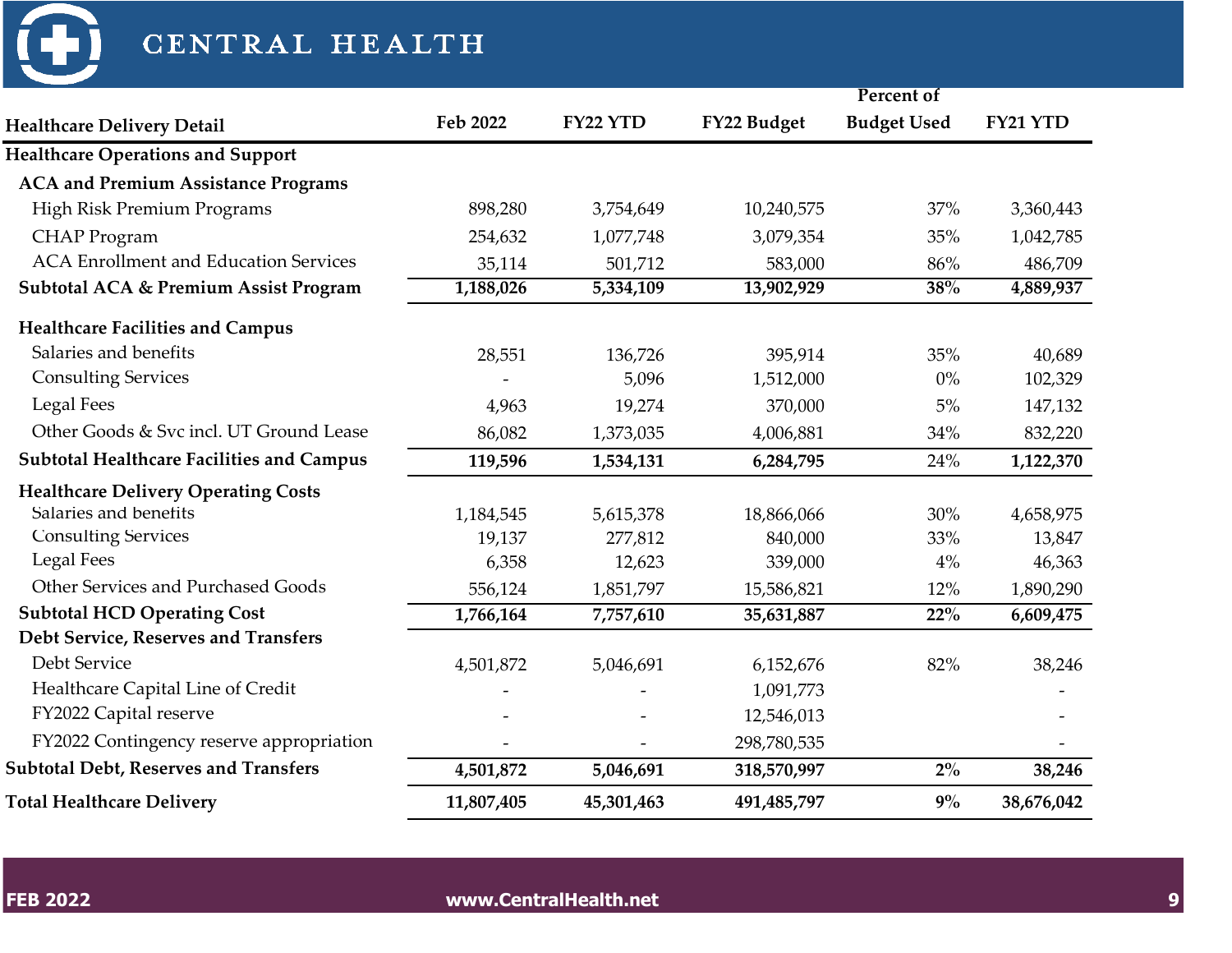

|                                           |           |            |             | Percent of         |            |
|-------------------------------------------|-----------|------------|-------------|--------------------|------------|
| <b>Healthcare Delivery - Primary Care</b> | Feb 2022  | FY22 YTD   | FY22 Budget | <b>Budget Used</b> | FY21 YTD   |
| <b>Primary Care</b>                       |           |            |             |                    |            |
| CommUnity Care                            | 2,174,633 | 15,590,712 | 45,885,000  | 34%                | 15,864,740 |
| Lone Star Circle of Care                  | 420,879   | 2,091,951  | 6,755,000   | 31%                | 2,088,084  |
| People's Community Clinic                 | 150,452   | 806,431    | 2,600,000   | 31%                | 752,838    |
| <b>Other Primary Care</b>                 | 5,527     | 54,510     | 3,800,000   | $1\%$              | 63,020     |
|                                           |           |            |             |                    |            |
| <b>Subtotal Primary Care Services</b>     | 2,751,491 | 18,543,604 | 59,040,000  | 31%                | 18,768,682 |

(continued on next page)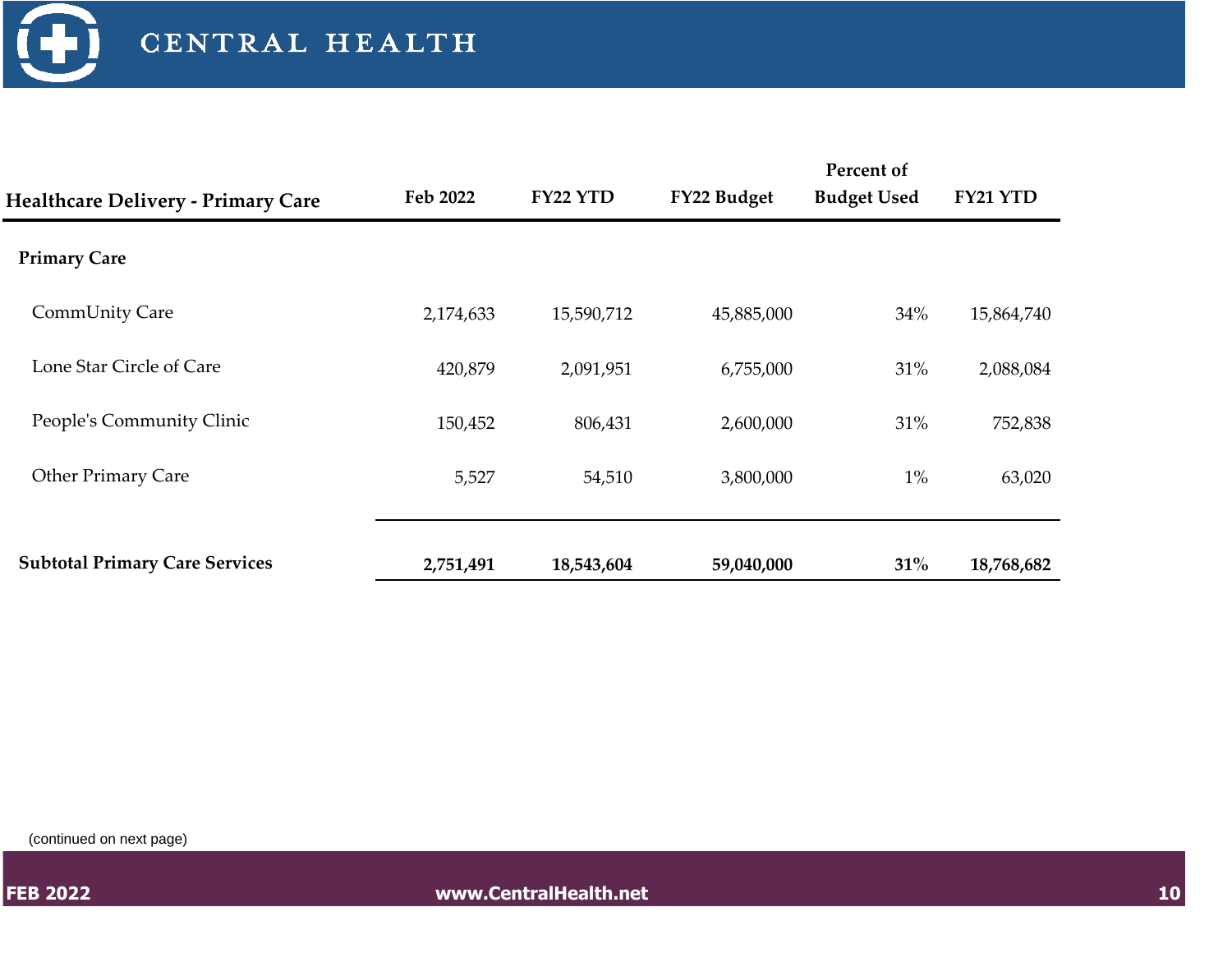

|                                             |                |                 |            | Percent of                       |                  | <b>YOY Percent</b> |                          |
|---------------------------------------------|----------------|-----------------|------------|----------------------------------|------------------|--------------------|--------------------------|
| <b>Healthcare Delivery - Specialty Care</b> | Feb 2022       | <b>FY22 YTD</b> |            | FY22 Budget Budget Used FY21 YTD |                  | Change             | Comments*                |
|                                             |                |                 |            |                                  |                  |                    |                          |
| <b>Specialty Care</b>                       |                |                 |            |                                  |                  |                    |                          |
| Ancillary Services & DME                    | 6,488          | 24,657          | 735,000    | 3%                               | 29,841           | $-17%$             |                          |
| Cardiology                                  | 7,630          | 96,066          | 265,000    | 36%                              | 57,407           | 67%                |                          |
| Referral Services                           | 25,000         | 125,000         | 500,000    | 25%                              | 125,000          | $0\%$              |                          |
| <b>Dental Specialty</b>                     | 46,755         | 373,685         | 1,300,000  | 29%                              | 253,314          |                    | 48% Service Expansion    |
| Dermatology                                 | 34,167         | 202,564         | 550,000    | 37%                              | 158,927          | 27%                |                          |
| Ear, Nose & Throat ENT                      | 19,110         | 80,613          | 350,000    | 23%                              | 127,297          | $-37%$             |                          |
| Endocrinology                               | 29,165         | 164,789         | 575,000    | 29%                              | 107,274          |                    | 54% Service Expansion    |
| Gastroenterology                            | 62,923         | 318,064         | 2,100,000  | 15%                              | 515,704          |                    | -38% Lower Volume        |
| <b>General Surgery</b>                      | 13,738         | 23,990          | 300,000    | $8\%$                            | 18,418           | 30%                |                          |
| <b>Gynecology Complex</b>                   | $\theta$       | $\overline{0}$  | 100,000    | $0\%$                            | (2,200)          |                    | -100% CCC Agreement      |
| Nephrology                                  | 1,744          | 14,230          | 200,000    | $7\%$                            | 6,540            |                    | 118% New service in FY21 |
| Oncology                                    | 22,801         | 126,577         | 700,000    | 18%                              | 106,251          | 19%                |                          |
| Ophthalmology                               | 77,522         | 422,504         | 1,650,000  | 26%                              | 494,598          | $-15%$             |                          |
| Prosthetics                                 | 328            | 17,165          | 200,000    | 9%                               | 41,057           | $-58%$             |                          |
| Podiatry                                    | 47,770         | 135,095         | 350,000    | 39%                              | 120,750          | 12%                |                          |
| Pulmonology                                 | 13,952         | 88,290          | 375,000    | 24%                              | 142,427          | $-38%$             |                          |
| Reproductive and Sexual Health              | (15,720)       | 107,154         | 1,150,000  | 9%                               | 146,571          | $-27%$             |                          |
| Rheumatology                                | 9,374          | 60,604          | 250,000    | 24%                              | 58,678           | 3%                 |                          |
| Neurology                                   | $\overline{0}$ | $\overline{0}$  | 100,000    | $0\%$                            | $\mathbf{0}$     |                    | 0% New CUC Service       |
| <b>Wound Care</b>                           | 4,200          | 25,350          | 150,000    | 17%                              | 23,125           | 10%                |                          |
| <b>Subtotal Specialty Care</b>              | 406,947        | 2,406,397       | 11,900,000 | $20\%$                           | 2,530,979        | $-5%$              |                          |
| <b>MAP Basic Expansion</b>                  | $\theta$       | $\mathbf{0}$    | 1,975,000  | $0\%$                            | $\boldsymbol{0}$ | $0\%$              |                          |
| <b>Systems Planning Expansion</b>           | $\theta$       | 0               | 3,300,000  | $0\%$                            | $\boldsymbol{0}$ | $0\%$              |                          |
| <b>Total Specialty Care</b>                 | 406,947        | 2,406,397       | 17,175,000 | 14%                              | 2,530,979        | $-5%$              |                          |

 $*$  Changes greater than \$90,000 and  $+$  / - 33%